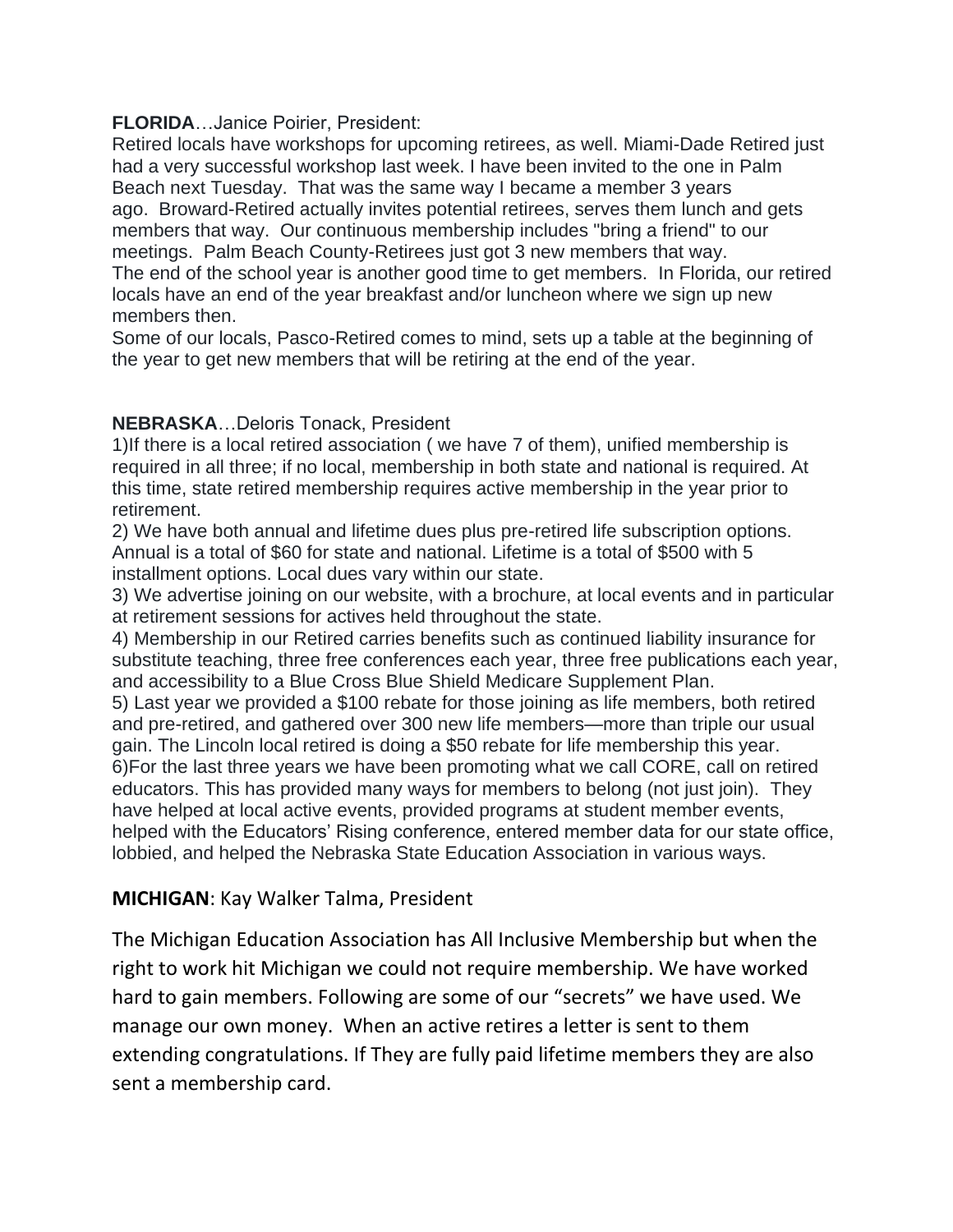If a retiring school personnel has not fully paid MEA-Retired dues, they receive a letter telling them how much they still owe to become a lifetime member. A letter is sent to people who are not fully paid for three consecutive years informing them the amount they still owe.

We recently gained the ability to allow members to set up a plan to pay dues.

We have a table at MEA functions to hand out membership brochures and answer questions.

It is required to be a MEA-Retired member in order to take advantage of MEA Financial Services which sells auto, home, extended care insurance. In addition, NEA benefits requires the same. That encourages actives to join.

Our constitution states that anyone receiving retirement from the Michigan Office of Retirement Services and employees of the MEA may become members. We have people outside of MEA join as well as those working for MEA.

Our Public Relations Committee places membership ads in the MEA Voice which is the MEA magazine for members.

Advertising the liability insurance NEA offers encourages membership.

Members attend MEA Region meetings and promote MEA-Retired.

## **NEW JERSEY**: Judy Perkins, President

New Jersey recruits new members by attending the actives' County Representative Council meetings in our 21 counties. At these bi-monthly meetings, a retiree officer talks about what NJREA or the county retiree association is doing -- talking about health benefits, pension, outreach, advocacy, scholarships, etc. In addition in May and June, retiree officers attend retirement brunches, dinners in counties or school districts to again meet actives who are retiring and sign them up for NJREA membership. During the last few years, we have promoted pre-retirement lifetime membership. Once an active has paid for pre-retirement lifetime membership, he/she receives our quarterly state newsletter. We ask that it be posted in a faculty room or lunchroom to "advertise" NJREA.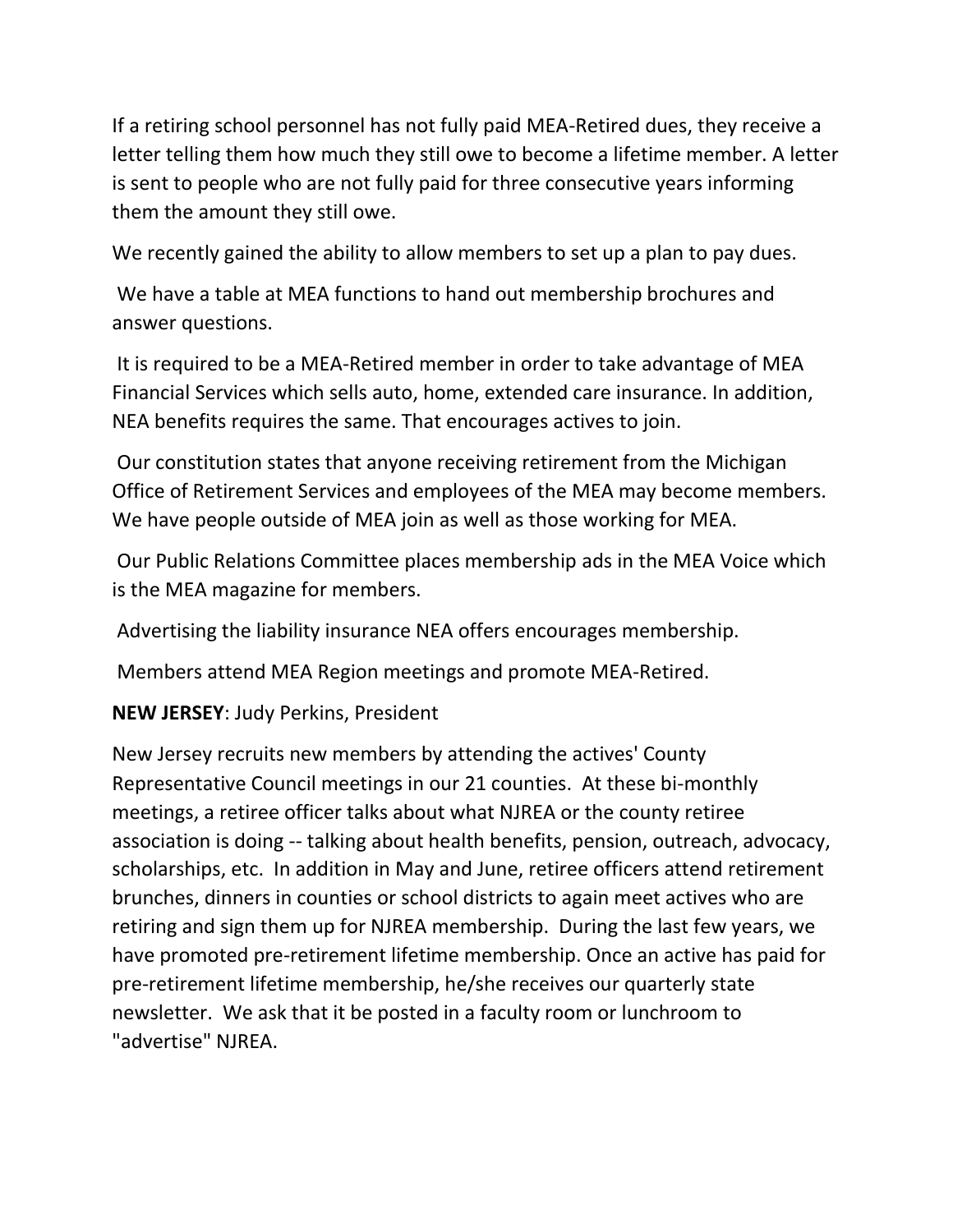NJREA retains members by offering discounts on products, insurance, etc through the NEA/NJEA Member Benefit program. Our state newsletter contains information on legislation, social security, health insurance that retirees need to know. We post the newsletter on our website so that retirees always have access to information in previous issues. We have two statewide business meetings and luncheons and a two-day convention. These events attract several hundred people. Each of our 21 county associations have business meetings and luncheons two - four times a year. These events attract one hundred or more retirees who want to get information and socialize. The NJREA officers often attend these meetings throughout the state and year.

# **MISSOURI:** Theresa Reger, President

Missouri's quarterly newsletter, *Focus* is sent electronically to every member (including our Pre-Retired members) for whom we have an email address. Hard copies are printed and sent by U.S. mail to about a half dozen members who have specifically requested this. The cost for this is negligible.

In addition to our official newsletter, we also send a monthly electronic "just-forfun" communication entitled JOLT, as in Just One Little Thing. It contains things like seasonal recipes, good books to read, craft ideas, travel & entertainment suggestions, etc. Each month's issue also lists the dates & locations of upcoming Regional MNEA-Retired gatherings.

I write a column for every issue of Missouri NEA's magazine, Something Better. For issues that call for immediate attention, I send an electronic message via our membership listserv.

# **INDIANA:** Rod Ellcessor President

Indiana has a long history of targeting Active members to understand and presubscribe to ISTA-Retired. Our growth began in the early 2000's when our Executive Committee first began organizing chapters now growing to our current 26. Throughout those years, we have used various strategies which include but are not limited to:

1. Identify Active members who are nearing retirement and exposing them to the value of continuing as a life member of ISTA. We use aged targeted letters and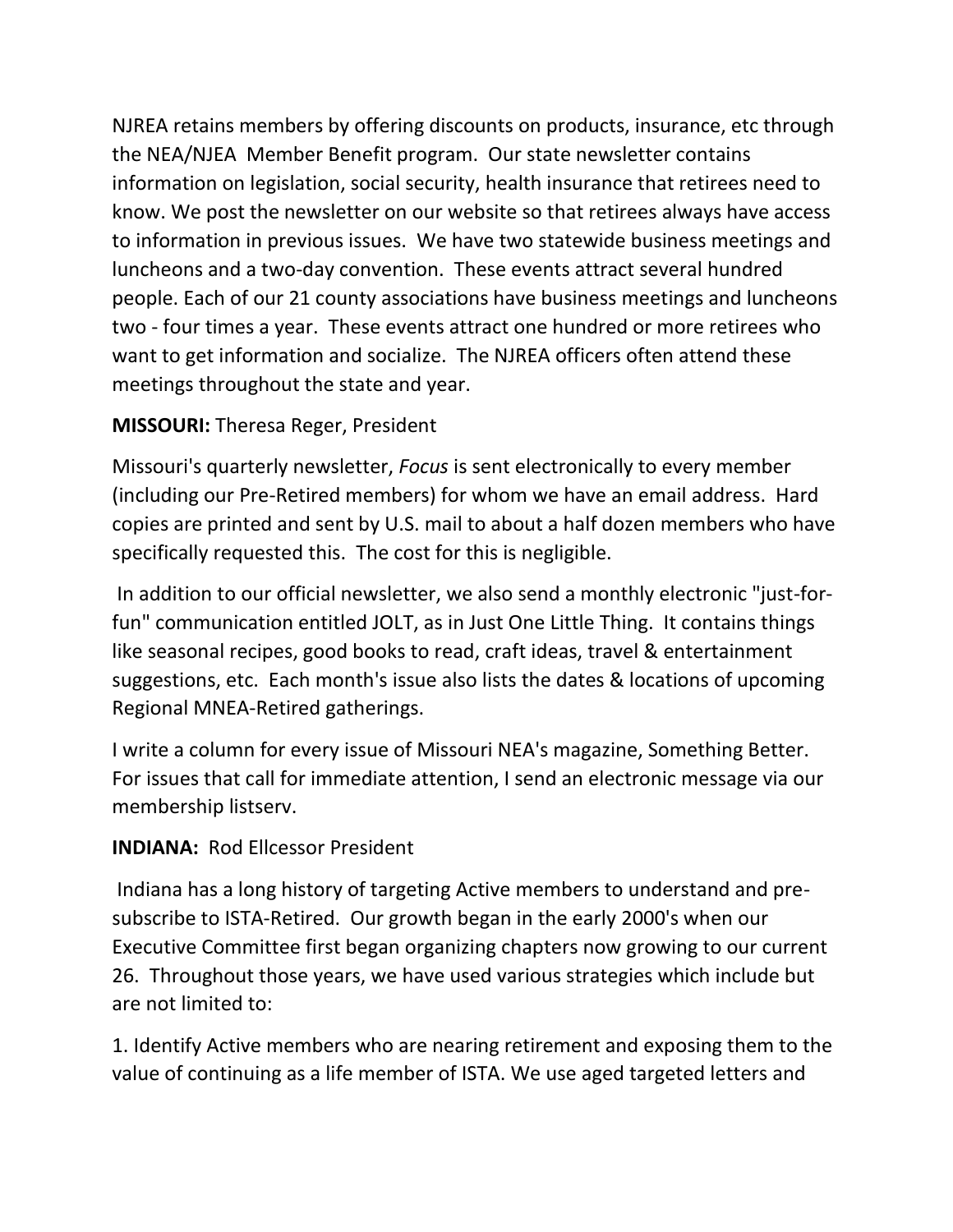news information. We have a quarterly newsletter developed by our Newsletter Committee which is distributed either electronic or by hard copy.

2. Attending all Active member events where we collect money for student scholarships and PAC's.

3. We developed a master plan for membership growth and updating each year. This master plan was developed over a two year period.

4. Developing grant plans and applying for those through NEA.

5. Establishing Membership and Communications committees which meet regularly with stated goals and objectives.

6. Receiving staff assistance and financial support from ISTA.

7. Offering training at our State Conferences for both Actives and Retirees.

8. Participating in the Representative Assemblies, all four State Committee, and the Board of Directors.

9. We have Retired Legislative Committee which participates in lobbying and other political action and campaigning.

10. Chapters are divided into 6 zones which offer training to chapter leaders twice a year.

11. The Executive Committee evaluates all aspects of our operations and makes recommendations for improvements. This includes updating the Operating Procedures, ISTA Bylaws and Board Policy, and other documents. The Executive Committee meets 5-6 times a year preparing the agenda for operations including the training program for the Zone meetings.

12. ISTA provides financial support for operation expenses. We also have a lifetime dues fund.

13. Retired has a Membership cadre of member trainers who travel to weak chapters and areas for growth.

**NORTH DAKOTA,** Nancy Peterson, President

In the large locals we try to make personal contacts through letters or phone calls to people who have announced they are retiring.